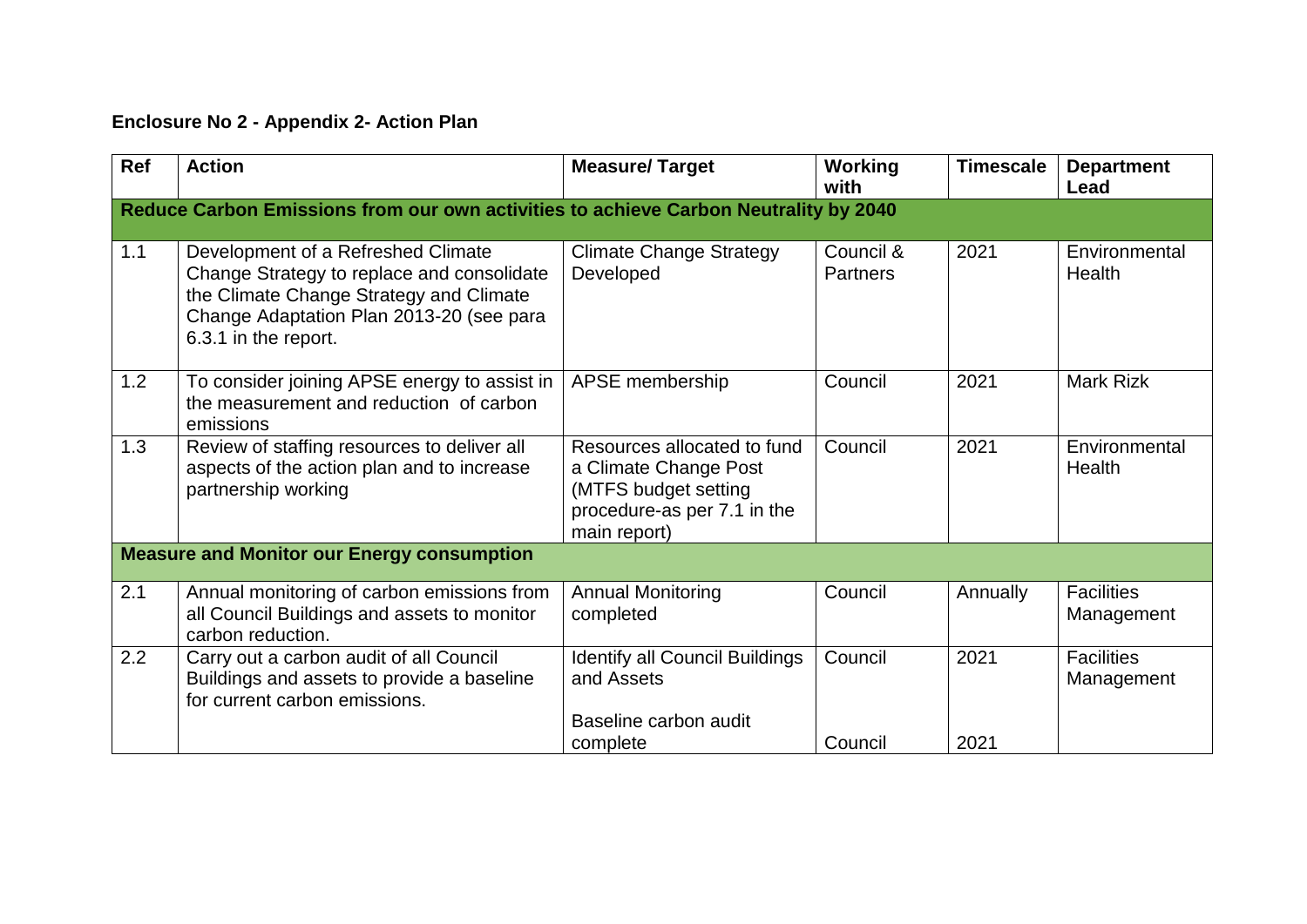| 2.3 | Review of all electricity meters and<br>consideration of additional meters to enable<br>increased monitoring of electricity usage                                                                                       | Consideration of additional<br>electricity meters                                          | Council                      | 2022         | <b>Facilities</b><br>Management |
|-----|-------------------------------------------------------------------------------------------------------------------------------------------------------------------------------------------------------------------------|--------------------------------------------------------------------------------------------|------------------------------|--------------|---------------------------------|
|     | <b>Reduce our Energy Consumption and Emissions</b>                                                                                                                                                                      |                                                                                            |                              |              |                                 |
| 3.1 | To audit the amount of single use plastic<br>currently used in all assets and implement a<br>plan to remove all single use plastic and<br>replace with reusable options where<br>possible.                              | 80% reduction in single use<br>plastics                                                    | Council                      | 2021         | All departments                 |
| 3.2 | Audit all parks and open spaces and<br>develop an action plan to increase<br>sustainability including the replacement of<br>all lighting with LEDs and increased<br>provision of recycling bins etc.                    | All council lighting to be<br>replaced by LED's<br>Action Plan completed                   | Council &<br><b>Partners</b> | 2022<br>2022 | Open Spaces                     |
| 3.3 | Work with all contractors to promote the<br>reduction of carbon emissions                                                                                                                                               | Information on climate<br>change reduction measures<br>provided to all contractors         | Council &<br>Contractors     | 2021         | <b>All Departments</b>          |
|     |                                                                                                                                                                                                                         | <b>Environmental Management</b><br>Policies obtained for all<br>contractors                |                              | 2021-2022    | All Departments                 |
|     |                                                                                                                                                                                                                         | Carbon emissions data<br>collected for all contractors                                     |                              | 2022         | <b>All Departments</b>          |
| 3.4 | Investigate energy generation options<br>across the Council estate and work with<br>external organisations to consider the use of<br>heat energy networks and renewable energy<br>sources such as solar and wind power. | Report developed for the<br>consideration of energy<br>generation in Council<br>buildings. | Council &<br><b>Partners</b> | 2023         | <b>Facilities</b><br>Management |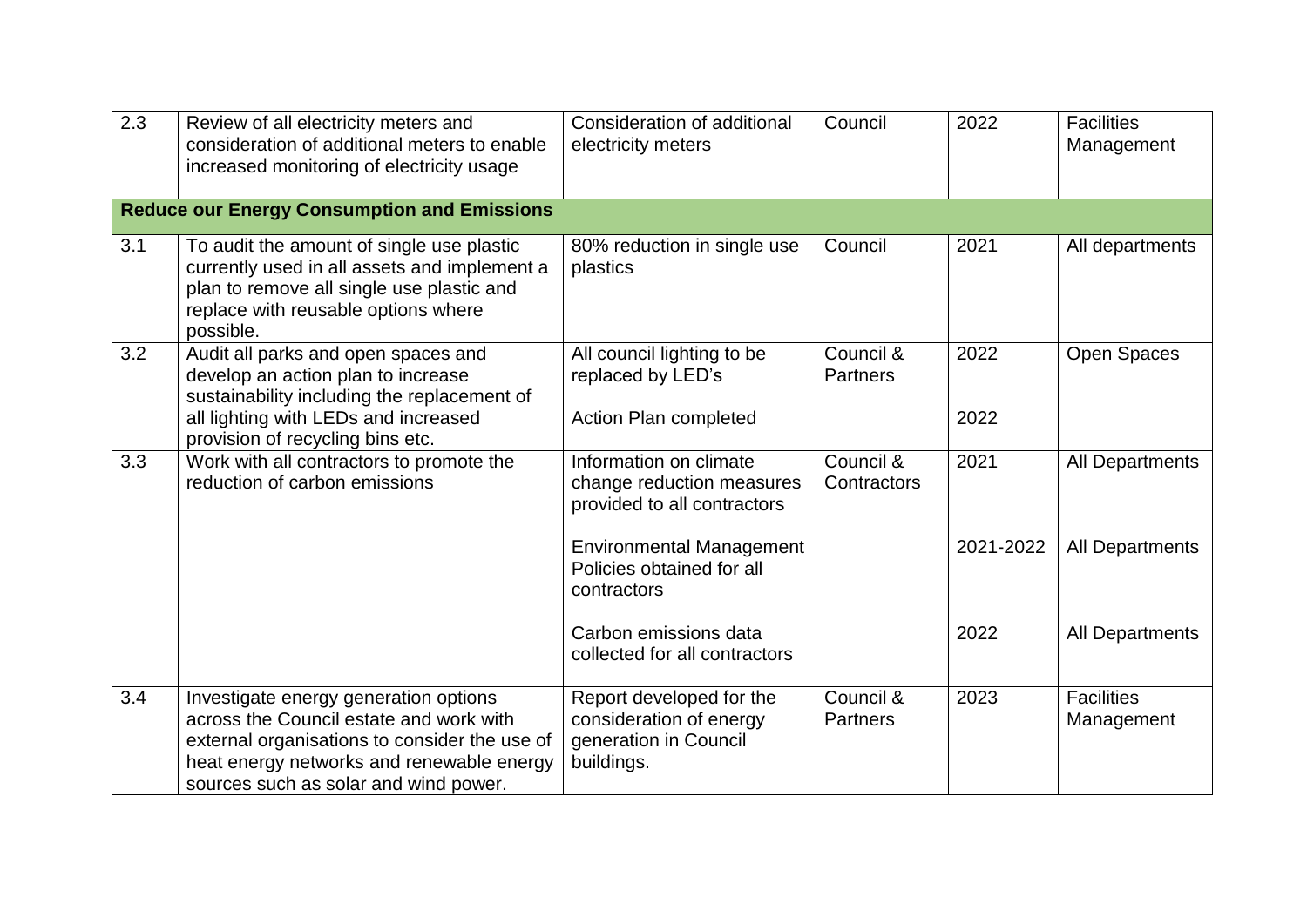| $\overline{3.5}$ | To review the current recycling provision<br>within Council buildings with a view to<br>increase recycling rates.                                                                                                  | Increased recycling<br>provision e.g. increase in<br>the number of bins.                                 | Council                  | 2022                                                                                 | <b>Facilities</b><br>Management              |
|------------------|--------------------------------------------------------------------------------------------------------------------------------------------------------------------------------------------------------------------|----------------------------------------------------------------------------------------------------------|--------------------------|--------------------------------------------------------------------------------------|----------------------------------------------|
| 3.6              | Develop and deliver an improvement plan<br>for all Council buildings to reduce energy<br>consumption.                                                                                                              | Improvement plan<br>developed<br>Improvement plan<br>successfully implemented                            | Council                  | From 2022<br>following<br>the<br>completion<br>of the<br>baseline<br>carbon<br>audit | <b>Facilities</b><br>Management              |
| 3.7              | Consolidate and review the Councils energy<br>tariff with a view to using a green renewable<br>energy tariff.                                                                                                      | All Council energy tariffs<br>consolidated<br>All Council energy supplied<br>using a green energy tariff | Council                  | 2023                                                                                 | Programmes<br>and<br>Transformation          |
|                  |                                                                                                                                                                                                                    | Review tenants contracts to<br>ensure energy is supplied<br>using a green energy tariff                  |                          | 2025                                                                                 | Facilities/<br><b>Estates</b>                |
| 3.8              | Introduce a specification and social value<br>approach to our procurement process to<br>ensure all contractors and suppliers have an<br>environmental management policy to<br>minimise their environmental impact. | 75% of suppliers with an<br>environmental management<br>policy                                           | Council &<br>Contractors | 2023                                                                                 | All managers<br>who engage in<br>Procurement |
| 3.9              | Achieve ISO:14001: Environmental<br>Management for all Council buildings<br>(leisure centre buildings are already<br>compliant through the Council's leisure<br>contractor Everyone Active)                        | Accreditation complete                                                                                   | Council                  | 2024-2025                                                                            | <b>Facilities</b><br>Management              |
|                  | <b>Measurement of Carbon Emissions from vehicles</b>                                                                                                                                                               |                                                                                                          |                          |                                                                                      |                                              |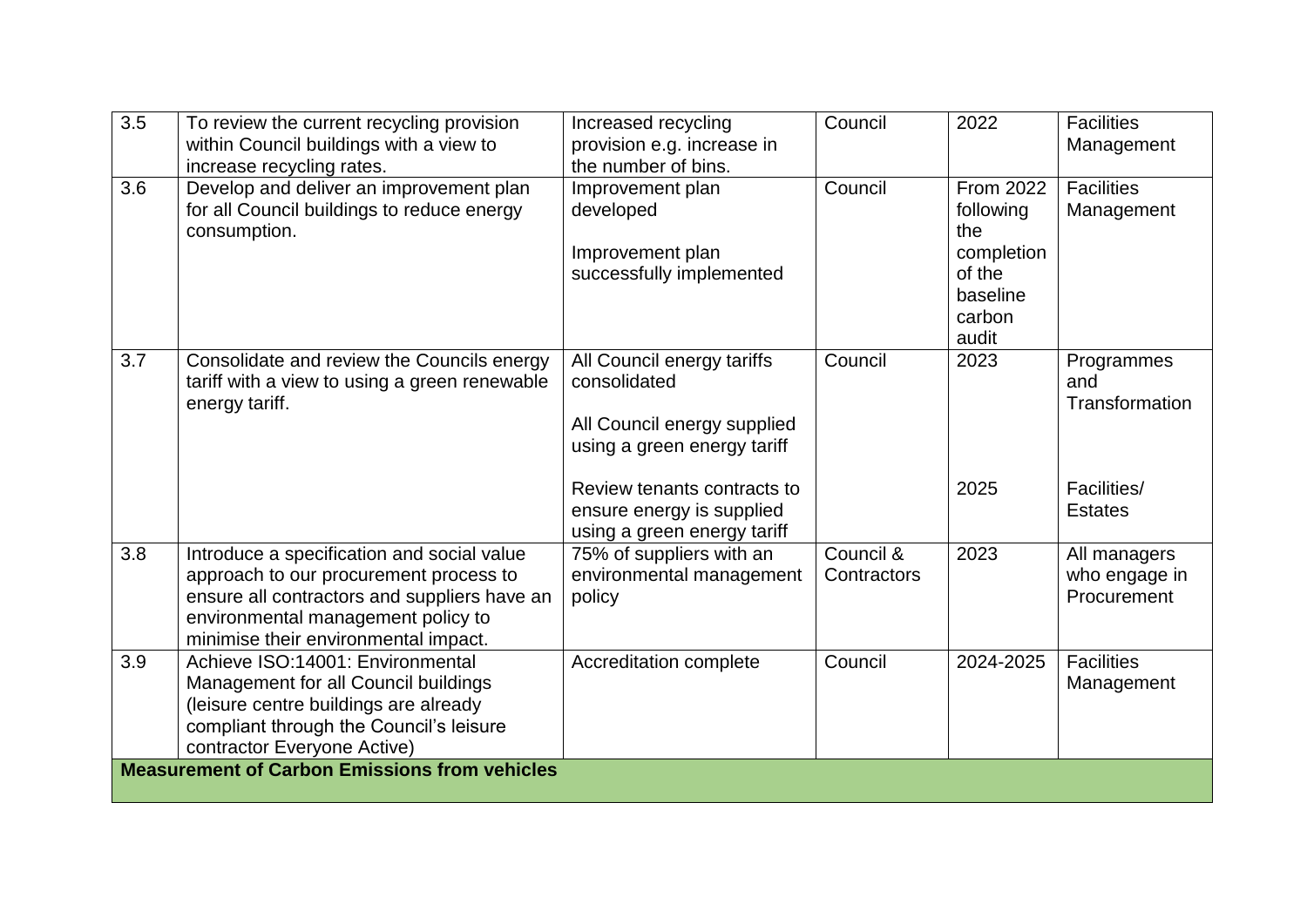| 4.1              | Measure and review carbon emissions to<br>establish a baseline for all non-waste                                                                        | Baseline audit completed                                                         | Council &<br><b>Partners</b> | 2022             | Waste<br>Management,                                        |
|------------------|---------------------------------------------------------------------------------------------------------------------------------------------------------|----------------------------------------------------------------------------------|------------------------------|------------------|-------------------------------------------------------------|
|                  | collection council vehicles and develop a<br>plan for all council vehicles to be powered<br>by electric or renewable fuel sources                       | All council vehicles replaced<br>with electric vehicles                          |                              | $2025+$<br>years | <b>Facilities and</b><br>CCEO's                             |
| 4.2              | Measure and review carbon emissions to<br>establish a baseline for the waste collection<br>processes and develop an options appraisal                   | Baseline carbon audit<br>completed                                               | Council &<br><b>Partners</b> | 2022             | Waste<br>Management                                         |
|                  | to replace all waste collection vehicles with<br>low emission fleet vehicles.                                                                           | Options appraisal for the<br>procurement of low<br>emission fleet vehicles       |                              | 2025-2027        |                                                             |
|                  |                                                                                                                                                         | Replacement of waste<br>collection vehicles with low<br>emission fleet vehicles  |                              | 2030             |                                                             |
|                  | Promote green travel and transport for our staff                                                                                                        |                                                                                  |                              |                  |                                                             |
| $\overline{5.1}$ | Consider the use of staff incentives to<br>promote the use of electric vehicles through<br>staff incentives                                             | Increase % of staff using<br>electric vehicles                                   | Council                      | 2021-2024        | <b>HR</b>                                                   |
| 5.2              | Review the staff travel plan to promote<br>alternative modes of transport to work<br>conducting a staff survey to enable<br>monitoring of effectiveness | Increase % of staff<br>commuting to work by<br>sustainable modes of<br>transport | Council                      | 2022             | HR/<br>Environmental<br>Health                              |
| 5.3              | Review and improve all shower facilities and<br>drying rooms in Council Buildings                                                                       | Increase % of staff<br>commuting to work by<br>sustainable modes of<br>transport | Council                      | 2023             | <b>Facilities</b><br>Management                             |
| 5.4              | Consider the installation of EV charging<br>points in staff carparks                                                                                    | Increase % of staff using<br>electric vehicles                                   | Council                      | 2025             | <b>Facilities</b><br>Management/<br>Environmental<br>Health |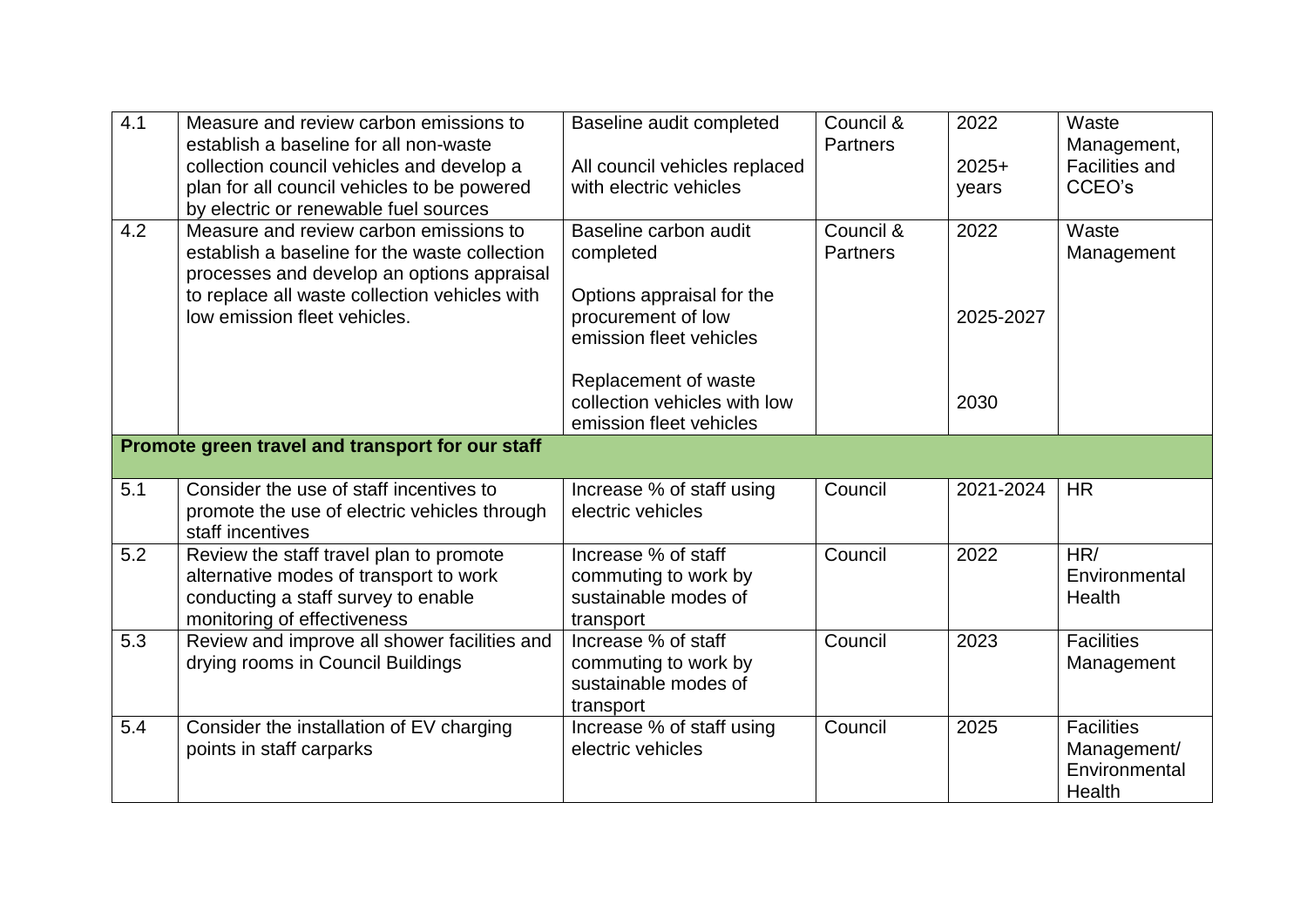| $\overline{5.5}$ | Consider the provision of an electric vehicle<br>car pool for officers to use whilst<br>undertaking site visits                                                                  | Reduce the amount of<br>carbon emissions through<br>alternative transport<br>arrangements                                 | Council                                                      | 2025-2027    | <b>HR/Facilities</b><br>Management/En<br>vironmental<br><b>Health</b> |
|------------------|----------------------------------------------------------------------------------------------------------------------------------------------------------------------------------|---------------------------------------------------------------------------------------------------------------------------|--------------------------------------------------------------|--------------|-----------------------------------------------------------------------|
|                  | Reducing the borough's emissions by 2040 and preparing for climate change                                                                                                        |                                                                                                                           |                                                              |              |                                                                       |
|                  | <b>Protect and Enhance our Environment</b>                                                                                                                                       |                                                                                                                           |                                                              |              |                                                                       |
| 6.1              | Continue and improve on the Green flag<br>awards- biodiversity                                                                                                                   | <b>Green Flag Awards</b><br>achieved                                                                                      | Council &<br><b>Partners</b>                                 | Ongoing      | Open Spaces                                                           |
| 6.2              | Develop and implement a Centenary<br>woodland management plan (aimed at<br>improving biodiversity) and use this as the<br>basis for developing other areas within the<br>borough | Plan developed<br>Plan implemented                                                                                        | Council &<br><b>Partners</b>                                 | 2022<br>2025 | Open Spaces                                                           |
| 6.3              | Explore how the Council can better access<br>funding for climate change related work<br>including working with partners to develop a<br>co-ordinated approach to secure funding  | Increased funding                                                                                                         | Council &<br><b>Partners</b>                                 | 2022         | Environmental<br>Health                                               |
| 6.4              | Develop a sustainable planting programme<br>to increase the use of Council grown plants<br>and increase biodiversity in town centres<br>and public areas.                        | Sustainable planting<br>programme developed<br>Reduction in the amount of<br>plants bought in from<br>external suppliers. | Council &<br><b>Partners</b><br>Council &<br><b>Partners</b> | 2022<br>2025 | Horticulture/<br>Open Spaces                                          |
| 6.5              | To encourage sustainable parkland as part<br>of the Washlands improvement plan in<br>partnership with the Environment Agency                                                     | Washlands Improvement<br>Plan completed                                                                                   | Council &<br><b>Partners</b>                                 | 2025         | Open Spaces                                                           |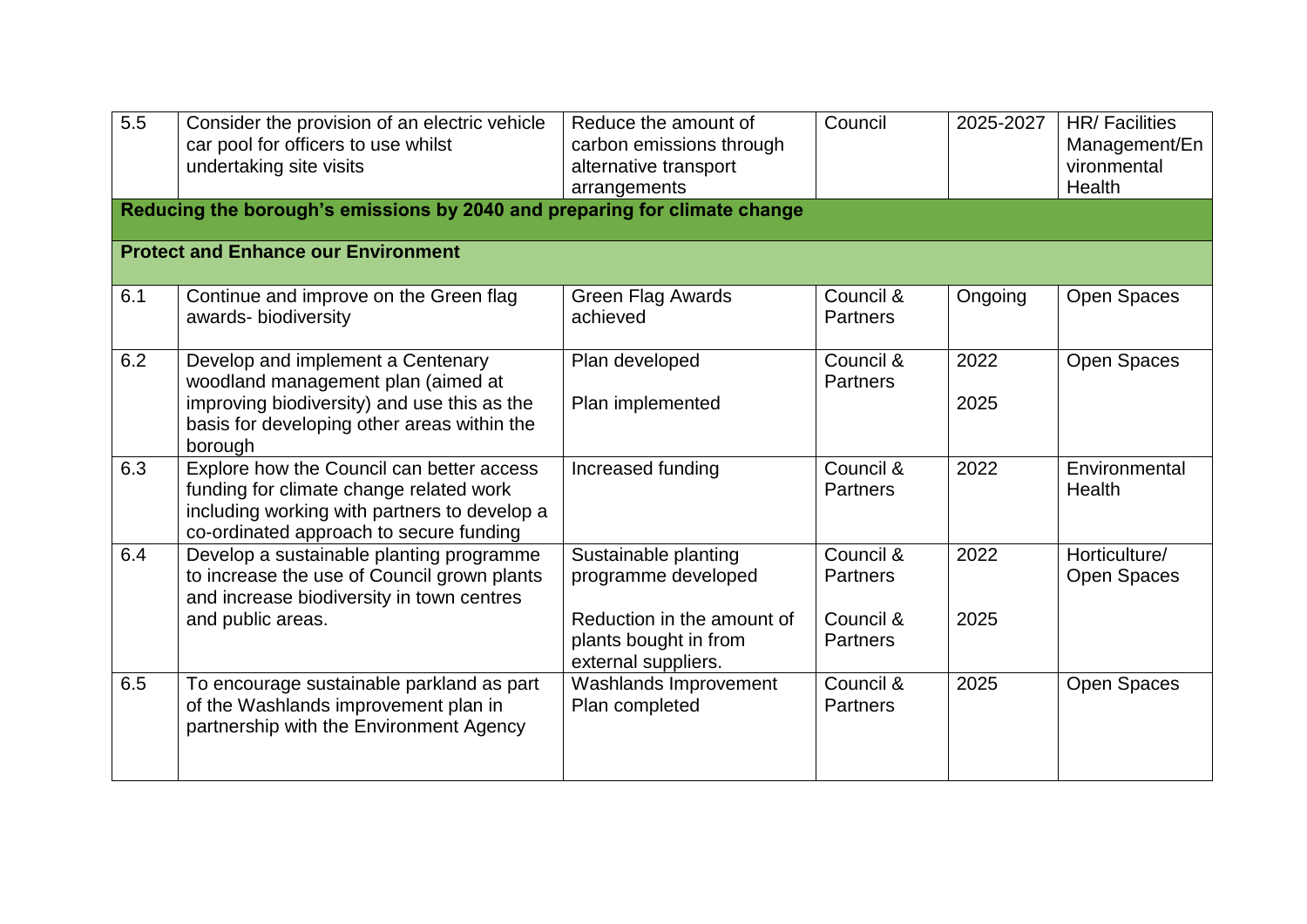| 6.6<br>6.7 | Identify and implement water saving and<br>water reuse measures that can be put in<br>place across the organisation<br>Monitor and encourage tree planting in the | Options investigated and<br>developed<br>Use of grey water for street<br>cleaning vehicles<br>Increased number of trees | Council &<br><b>Partners</b><br>Council & | 2025<br>2025-2030<br>2030 | <b>Facilities</b><br>Management/<br>Waste<br>Management/<br><b>Open Spaces</b><br>Open Spaces |
|------------|-------------------------------------------------------------------------------------------------------------------------------------------------------------------|-------------------------------------------------------------------------------------------------------------------------|-------------------------------------------|---------------------------|-----------------------------------------------------------------------------------------------|
|            | borough working in partnership with the<br>national forest.                                                                                                       | planted.                                                                                                                | <b>Partners</b>                           |                           |                                                                                               |
|            | <b>Improving Public Transport</b>                                                                                                                                 |                                                                                                                         |                                           |                           |                                                                                               |
| 7.1        | Develop an action plan for the introduction<br>of electric charging points in Council car                                                                         | Action plan developed                                                                                                   | Council &<br><b>Partners</b>              | 2022                      | EH & CCEO                                                                                     |
|            | parks and implementation of council<br>incentives to increase usage.                                                                                              | Increased number of charge<br>points                                                                                    |                                           | 2023                      |                                                                                               |
|            |                                                                                                                                                                   | Increased usage of electric<br>charging points                                                                          |                                           | 2030                      |                                                                                               |
| 7.2        | Support the improvement of electric vehicle<br>infrastructure across the borough                                                                                  | Increase in the amount of<br>electric charging points                                                                   | Council &<br><b>Partners</b>              | 2025                      | Environmental<br>Health/<br>Enterprise                                                        |
| 7.3        | Continue to secure public transport<br>improvements through the planning<br>application process as part of all major<br>redevelopment schemes                     | Increased public transport<br>provision-measure to<br>include increased<br>passenger numbers                            | Council &<br><b>Partners</b>              | 2030                      | Planning                                                                                      |
| 7.4        | Develop a sustainable cycling strategy and<br>encourage cycle path improvements and on<br>street infrastructure to facilitate more cycling                        | Increased amount of cycle<br>pathways                                                                                   | Council &<br><b>Partners</b>              | 2030                      | Environmental<br>Health /<br>Enterprise                                                       |
|            | <b>Improved Air Quality</b>                                                                                                                                       |                                                                                                                         |                                           |                           |                                                                                               |
| 8.1        | Raise awareness and promote behaviour<br>change around idling vehicles                                                                                            | Reduction of carbon<br>emissions                                                                                        | Council                                   | ongoing                   | Environmental<br>Health/<br>Community and                                                     |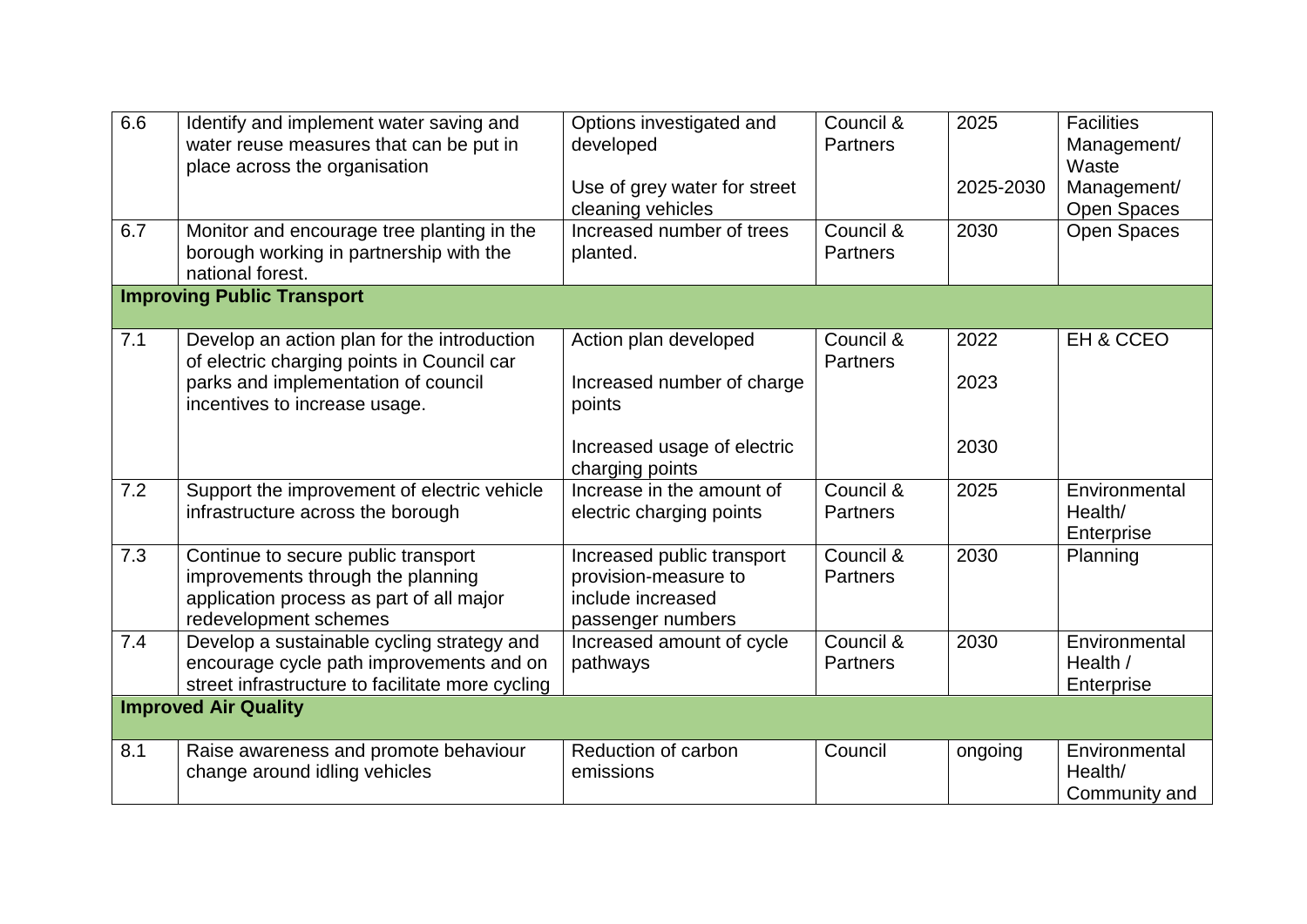|     |                                                                                                                                                                                                   |                                                                                                                            |                              |           | Civil<br>Enforcement           |
|-----|---------------------------------------------------------------------------------------------------------------------------------------------------------------------------------------------------|----------------------------------------------------------------------------------------------------------------------------|------------------------------|-----------|--------------------------------|
| 8.2 | Monitor and review air quality across the<br>borough to determine whether national air<br>quality objectives are being met                                                                        | <b>DEFRA</b> annual monitoring<br>report completed                                                                         | Council                      | Annually  | Environmental<br>Health        |
|     |                                                                                                                                                                                                   | <b>Air Quality Annual Status</b><br><b>Report Completed</b>                                                                |                              | Annually  |                                |
| 8.3 | Air Quality Management Plan Developed<br>and Implemented                                                                                                                                          | Plan developed and<br>implemented                                                                                          | Council &<br><b>Partners</b> | 2021      | Environmental<br>Health        |
|     |                                                                                                                                                                                                   | <b>Improvement in Air Quality</b>                                                                                          |                              | 2030      |                                |
| 8.4 | Consider the incorporation of financial<br>incentives within the Taxi Licensing Policy to<br>encourage Electric Vehicle's (Taxi's already<br>required to meet euro 4 and euro 6 by April<br>2022) | Reduction of carbon<br>emissions from taxis                                                                                | Council &<br><b>Partners</b> | From 2022 | Licensing                      |
| 8.5 | Work with schools to encourage use of<br>public transport, walking and cycling to<br>school                                                                                                       | Increase in use of<br>sustainable transport                                                                                | Council &<br><b>Partners</b> | 2025      | Environmental<br>Health/CCEO's |
| 8.6 | Work with the bus transport companies to<br>encourage less polluting models of buses.                                                                                                             | Reduction of carbon<br>emissions from buses                                                                                | Council &<br><b>Partners</b> | 2030      | Environmental<br>Health        |
|     | <b>Reduce Fuel Poverty</b>                                                                                                                                                                        |                                                                                                                            |                              |           |                                |
| 9.1 | Investigation and enforcement of the<br>minimum energy efficiency standards in<br>private rented accommodation                                                                                    | Reduction of the number of<br>properties with an EPC of<br>band E or bellow                                                | Council &<br><b>Partners</b> | ongoing   | Environmental<br>Health        |
| 9.2 | Partnership working with Staffordshire<br>Warmer homes for the ongoing delivery of<br>warmer homes funding to provide 1 <sup>st</sup> time<br>gas central heating and replacement boilers.        | Monitor the increase in the<br>% of people provided with<br>1 <sup>st</sup> time central heating or<br>replacement boilers | Council &<br><b>Partners</b> | 2022      | Environmental<br>Health        |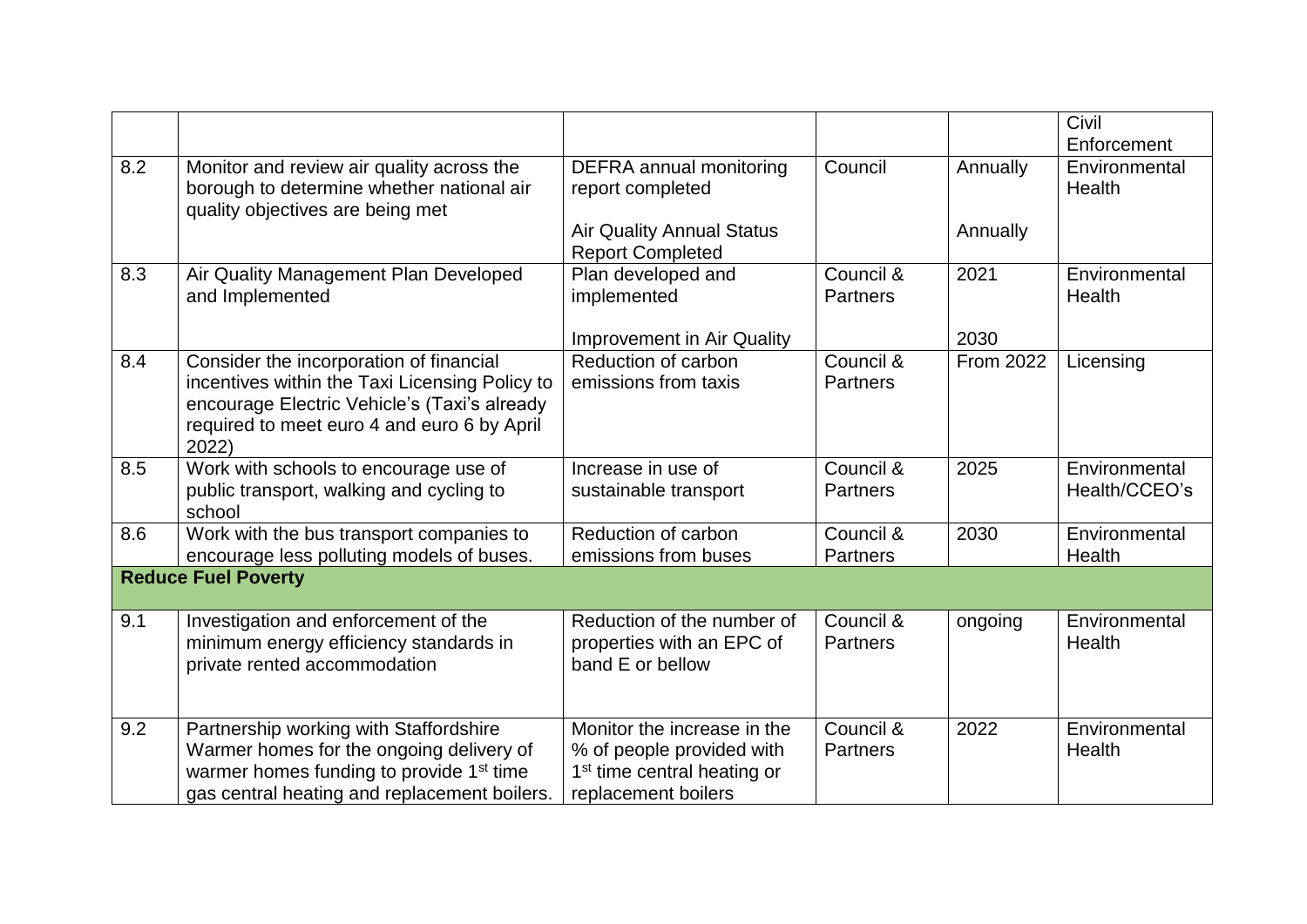| 9.3  | Review/consider working with Beat the Cold<br>to target fuel poor or vulnerable households<br>with energy efficiency measures including<br>funding under ECO or ECO Flex and advice<br>on renewable energy generation. | Baseline and set Annual<br>targets for the amount of<br>households supported to<br>improve energy efficiency<br>and/or reduce fuel poverty<br>through measures installed<br>and advice provided | Council &<br><b>Partners</b> | 2025 | Environmental<br>Health |  |  |
|------|------------------------------------------------------------------------------------------------------------------------------------------------------------------------------------------------------------------------|-------------------------------------------------------------------------------------------------------------------------------------------------------------------------------------------------|------------------------------|------|-------------------------|--|--|
| 9.4  | Encourage reduction in household waste<br>through education                                                                                                                                                            | Maintain top quartile<br>performance on waste<br>reduction and recycling-<br>Corporate Plan Target -<br><b>EHW12 &amp; EHW13</b>                                                                | Council                      | 2030 | Waste<br>Management     |  |  |
|      | <b>Reduce the quantity of waste</b>                                                                                                                                                                                    |                                                                                                                                                                                                 |                              |      |                         |  |  |
| 10.1 | Encourage businesses/organisations to<br>adopt a low waste approach for food and<br>packaging through an education program                                                                                             | Program delivered.<br>Reduction in refuse                                                                                                                                                       | Council                      | 2023 | Waste<br>Management     |  |  |
| 10.2 | Encourage and promote the use of garden<br>allotments and use of green spaces for<br>growing food                                                                                                                      | Baseline exercise to<br>determine number and<br>occupancy levels<br>Set % Increase in allotment<br>in use                                                                                       | Council &<br><b>Partners</b> | 2030 | <b>Open Spaces</b>      |  |  |
|      | <b>Planning and Sustainable Development</b>                                                                                                                                                                            |                                                                                                                                                                                                 |                              |      |                         |  |  |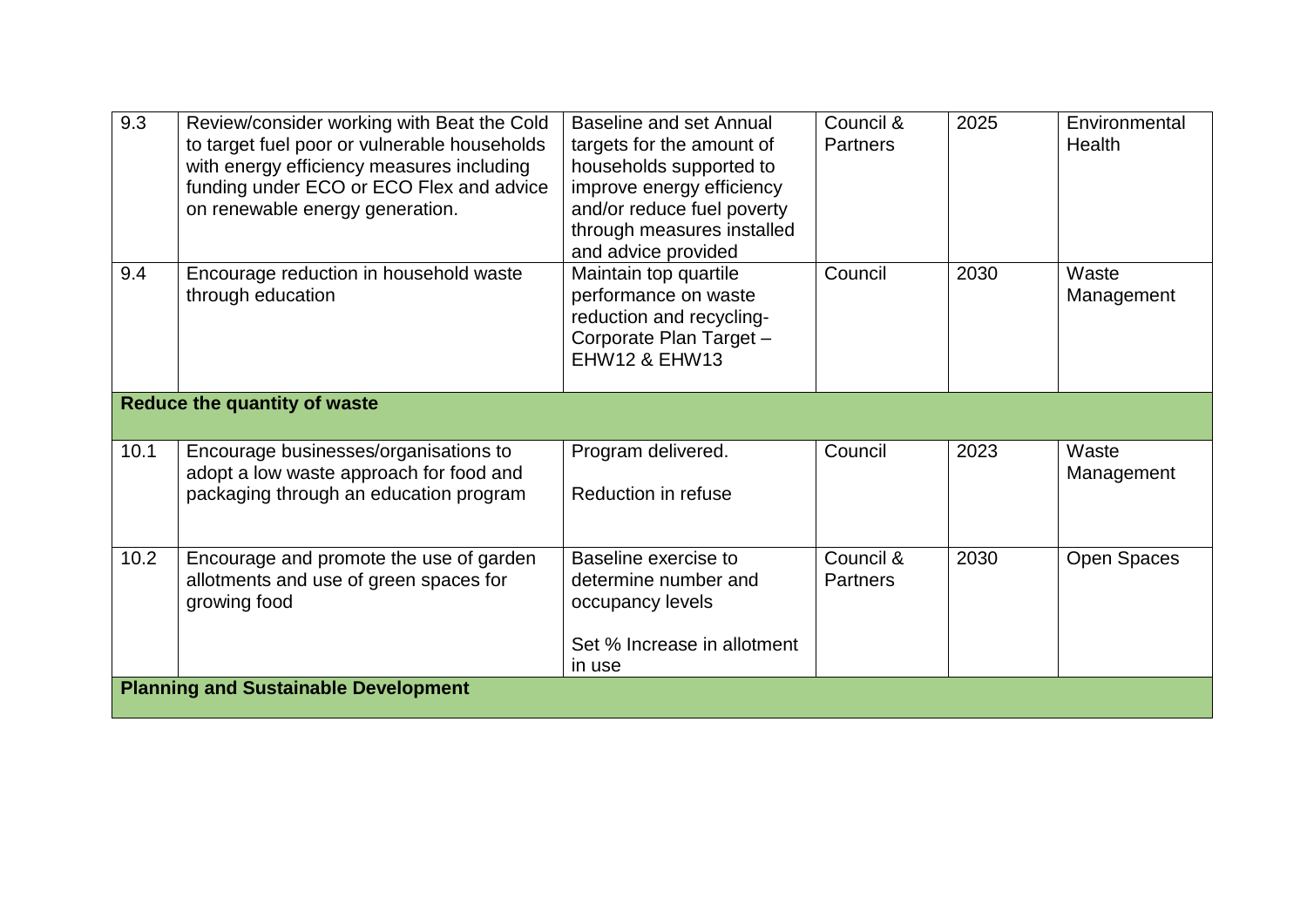| 11.1 | Consider the development of a Climate<br>Change SPD as a material consideration in<br>the determination of planning applications to<br>provide high quality sustainable<br>development that minimises the adverse<br>impacts of climate change.                                                                                                                                                                          | <b>Climate Change SPD</b><br>considered                                                                                                                                                                                                                                                                                      | Council                      | 2021    | Planning/<br>Environmental<br>Health     |
|------|--------------------------------------------------------------------------------------------------------------------------------------------------------------------------------------------------------------------------------------------------------------------------------------------------------------------------------------------------------------------------------------------------------------------------|------------------------------------------------------------------------------------------------------------------------------------------------------------------------------------------------------------------------------------------------------------------------------------------------------------------------------|------------------------------|---------|------------------------------------------|
| 11.2 | Investigate viable options for new<br>developments to adapt to a changing<br>climate that would satisfy the requirements<br>of the NPPF, and allow us to develop local<br>plan energy and climate change mitigation<br>policies. This will incorporate the results of<br>an inter-authority Climate Change &<br>Mitigation Study led by Newcastle Under<br>Lyme Borough Council in partnership with<br>Keele University. | <b>Review Local Development</b><br>Plans to include policies<br>which ensure that they<br>make a contribution to both<br>climate mitigation and<br>adaption.<br>Adopt proactive strategies to<br>mitigate and adapt to<br>climate change, and move<br>new development towards a<br>low carbon and energy<br>efficient future | Council &<br>Partners        | 2030    | Planning                                 |
|      | <b>Communication and Engagement</b>                                                                                                                                                                                                                                                                                                                                                                                      |                                                                                                                                                                                                                                                                                                                              |                              |         |                                          |
| 12.1 | Partnership working with businesses and<br>partner organisations e.g. Staffordshire<br>County Council, Western Power, National<br>Farmers Union and the National Forest for<br>example, to discuss and influence actions<br>that can be taken to reduce carbon<br>emissions in the borough                                                                                                                               | Increased partnership<br>working                                                                                                                                                                                                                                                                                             | Council &<br><b>Partners</b> | Ongoing | Environmental<br>Health/<br>Regeneration |
| 12.2 | Attend technical officer working groups with<br>partners to encourage the reduction of                                                                                                                                                                                                                                                                                                                                   | Continued work with<br><b>Staffordshire Partners to</b>                                                                                                                                                                                                                                                                      | Council &<br><b>Partners</b> | Ongoing | Environmental<br>Health                  |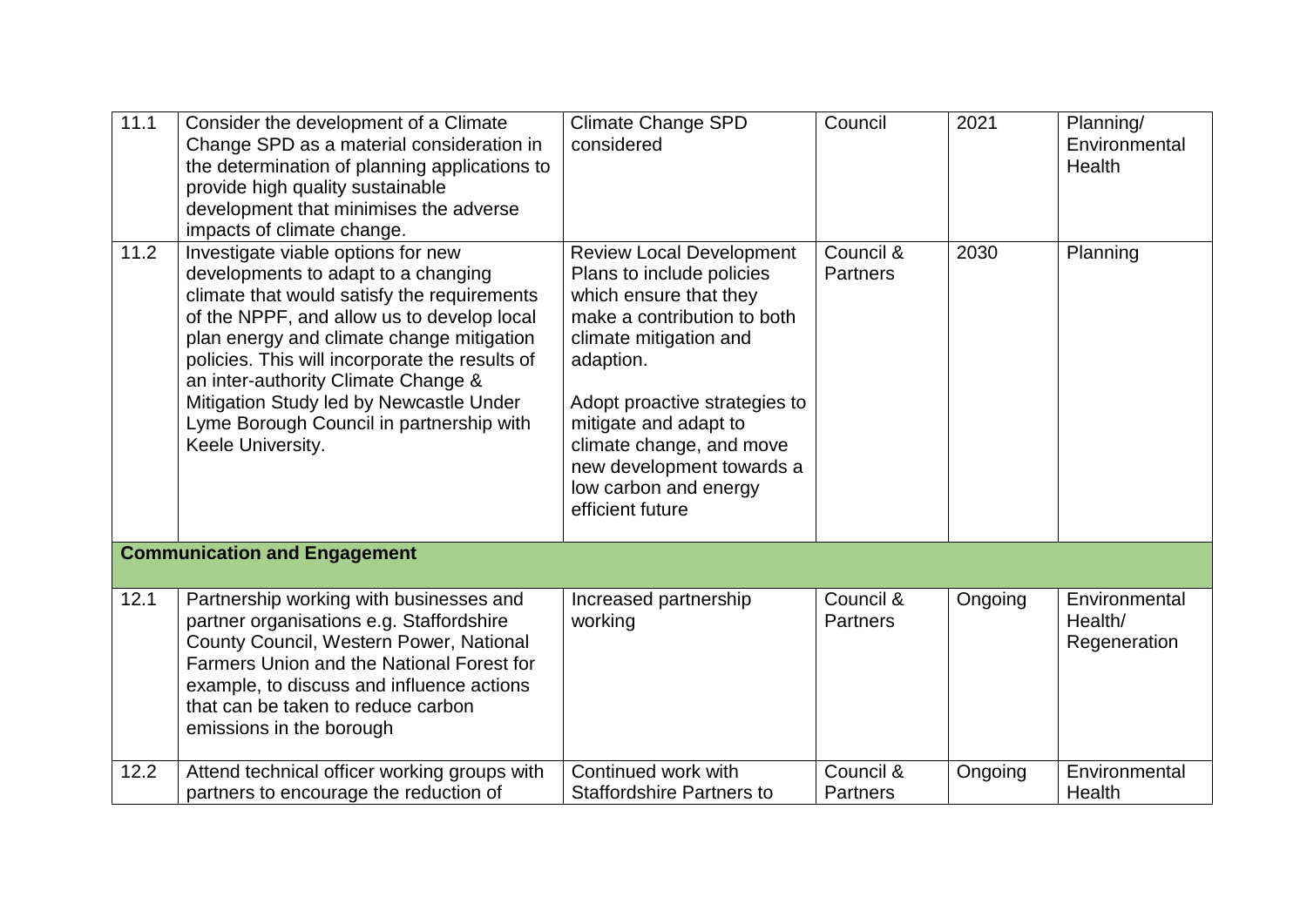|      | carbon emissions through relevant inter-<br>authority strategies, plans and initiatives                                                                                                                                                                                                       | support the climate change<br>evidence base for<br><b>Staffordshire</b><br>Work with the LEP and<br><b>West Midlands Combined</b><br>Authority to support joint<br>actions and initiatives |                              |         |                                                                  |
|------|-----------------------------------------------------------------------------------------------------------------------------------------------------------------------------------------------------------------------------------------------------------------------------------------------|--------------------------------------------------------------------------------------------------------------------------------------------------------------------------------------------|------------------------------|---------|------------------------------------------------------------------|
| 12.3 | Introduce staff groups to promote<br>sustainability and encourage identification of<br>further actions to be taken forward                                                                                                                                                                    | <b>Staff Groups implemented</b>                                                                                                                                                            | Council &<br><b>Partners</b> | Ongoing | Environmental<br>Health                                          |
| 12.4 | Introduce a cross party member group to<br>discuss strategies and actions going forward                                                                                                                                                                                                       | Cross Party member groups<br>established                                                                                                                                                   | <b>Members</b>               | Ongoing | Environmental<br>Health                                          |
| 12.5 | Develop and deliver a communications and<br>engagement plan                                                                                                                                                                                                                                   | Social media advice and<br>information on climate<br>change                                                                                                                                | Council                      | 2021    | Programmes<br>and<br>Transformation                              |
| 12.6 | Refresh the Council's webpages to ensure<br>that all residents and businesses can<br>access information that supports them to<br>make positive choices in relation to climate<br>change, including information on energy<br>management and efficiency, biodiversity and<br>water conservation | Website updated                                                                                                                                                                            | Council                      | 2021    | Programmes<br>and<br>Transformation /<br>Environmental<br>Health |
| 12.7 | Consider the development of a Citizens<br>Group to influence and assist carbon<br>reduction throughout the borough                                                                                                                                                                            | <b>Citizens Group established</b>                                                                                                                                                          | Council &<br><b>Partners</b> | 2022    | Environmental<br>Health                                          |
| 12.8 | Undertake a Citizens Survey to establish<br>public opinion and ideas for climate change<br>and carbon reduction                                                                                                                                                                               | <b>Citizens Survey Completed</b>                                                                                                                                                           | Council &<br><b>Partners</b> | 2022    | Environmental<br>Health                                          |
| 12.9 | Raise awareness with schools and parish<br>councils of action they can take on climate                                                                                                                                                                                                        | Increased number of<br>projects to address climate<br>change                                                                                                                               | Council &<br><b>Partners</b> | 2022    | Environmental<br>Health/CCEO's                                   |